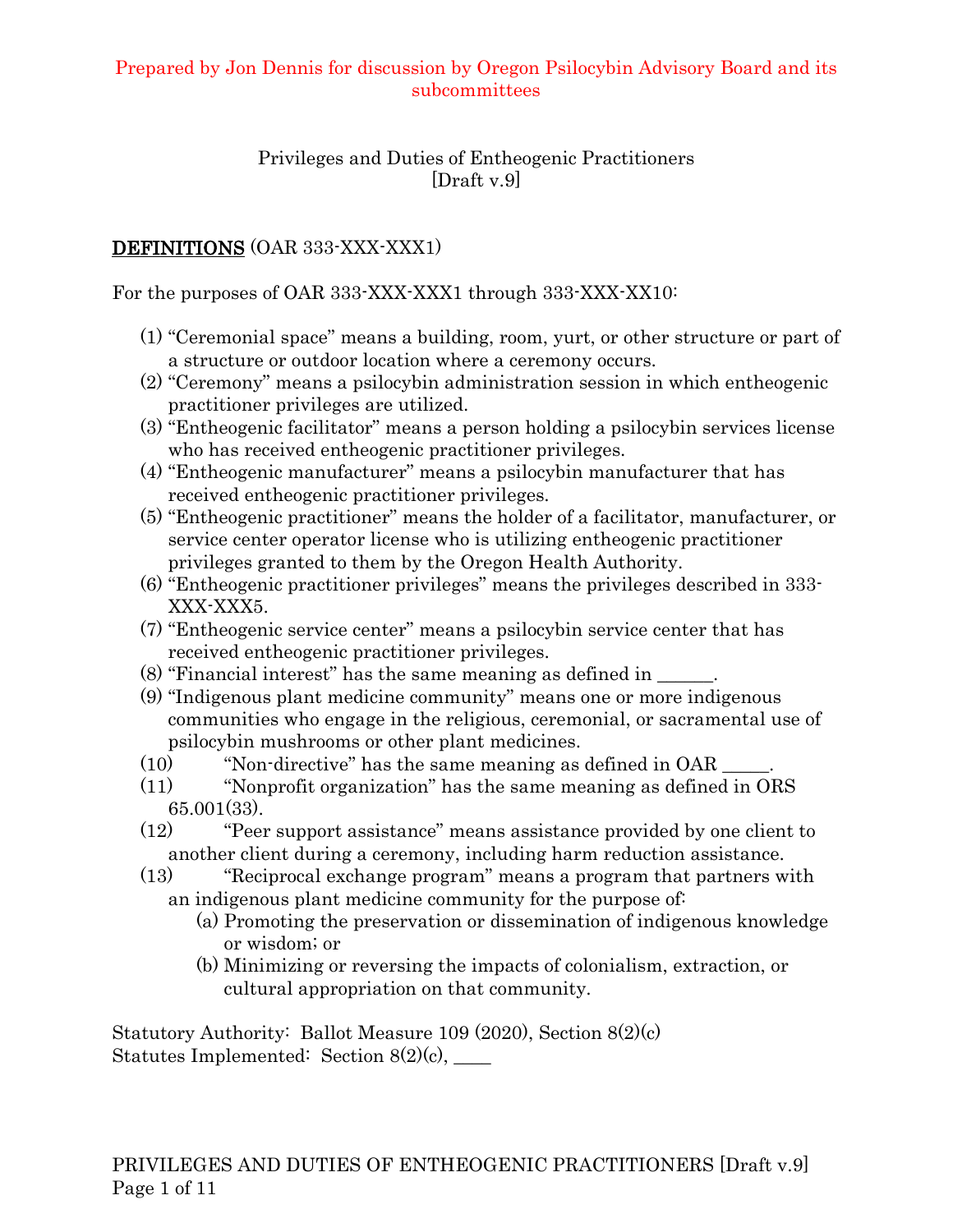#### APPLICATION FOR ENTHEOGENIC PRACTITIONER PRIVILEGES (OAR 333-  $XXX-XXX2$

- (1) The Oregon Health Authority shall grant entheogenic practitioner privileges to an individual or legal entity that:
	- (a) Is or is affiliated with a nonprofit organization that was formed primarily for religious or spiritual purposes;
	- (b) Signs an attestation demonstrating that entheogenic practitioner privileges would advance the good faith practice of a sincerely held belief or conviction;[1](#page-1-0)
	- (c) Agrees to exercise their entheogenic practitioner privileges in accordance with the applicable special duties described in OAR 333- XXX-XXX4; and
	- (d) Agrees to exercise their entheogenic practitioner privileges in a manner that is not dangerous to the health of clients or others who are in the proximity of the clients.[2](#page-1-1)
- (2) The requirement of (1)(b) does not apply to facilitator who is applying for entheogenic practitioner privileges.
- (3) Notwithstanding (1) of this section, the authority shall be entitled to deny an application for entheogenic practitioner privileges if:
	- (a) The applicant has a history of conduct suggesting the applicant may not be willing or able to act in accordance with the duties described in OAR 333-XXX-XXX4; or
	- (b) The authority has previously suspended or revoked the applicant's entheogenic practitioner privileges.
- (4) Eligibility for entheogenic practitioner privileges is limited only to: (a) Individuals who hold a psilocybin services facilitator's license;

<span id="page-1-0"></span><sup>&</sup>lt;sup>1</sup> An editorial decision has been made to avoid using the word "religion" throughout these proposed regulations. The primary reason was to avoid potential scrutiny under Oregon's Constitution, which protects "religious believers and nonbelievers alike." Meltebeke v. Bureau of Lab. & Indus., 322 Or 147. The term "entheogenic" was preferred because it includes non-religious spiritual communities who may wish to avail themselves of entheogenic practitioner privileges.<br><sup>2</sup> Compare this language to Oregon's statute that protects religious use of peyote, ORS 475.752:

<span id="page-1-1"></span>

<sup>(4)</sup> It is an affirmative defense in any prosecution under this section for manufacture, possession or delivery of the plant of the genus Lophophora commonly known as peyote that the peyote is being used or is intended for use:

<sup>(</sup>a) In connection with the good faith practice of a religious belief;

<sup>(</sup>b) As directly associated with a religious practice; and

<sup>(</sup>c) In a manner that is not dangerous to the health of the user or others who are in the proximity of the user.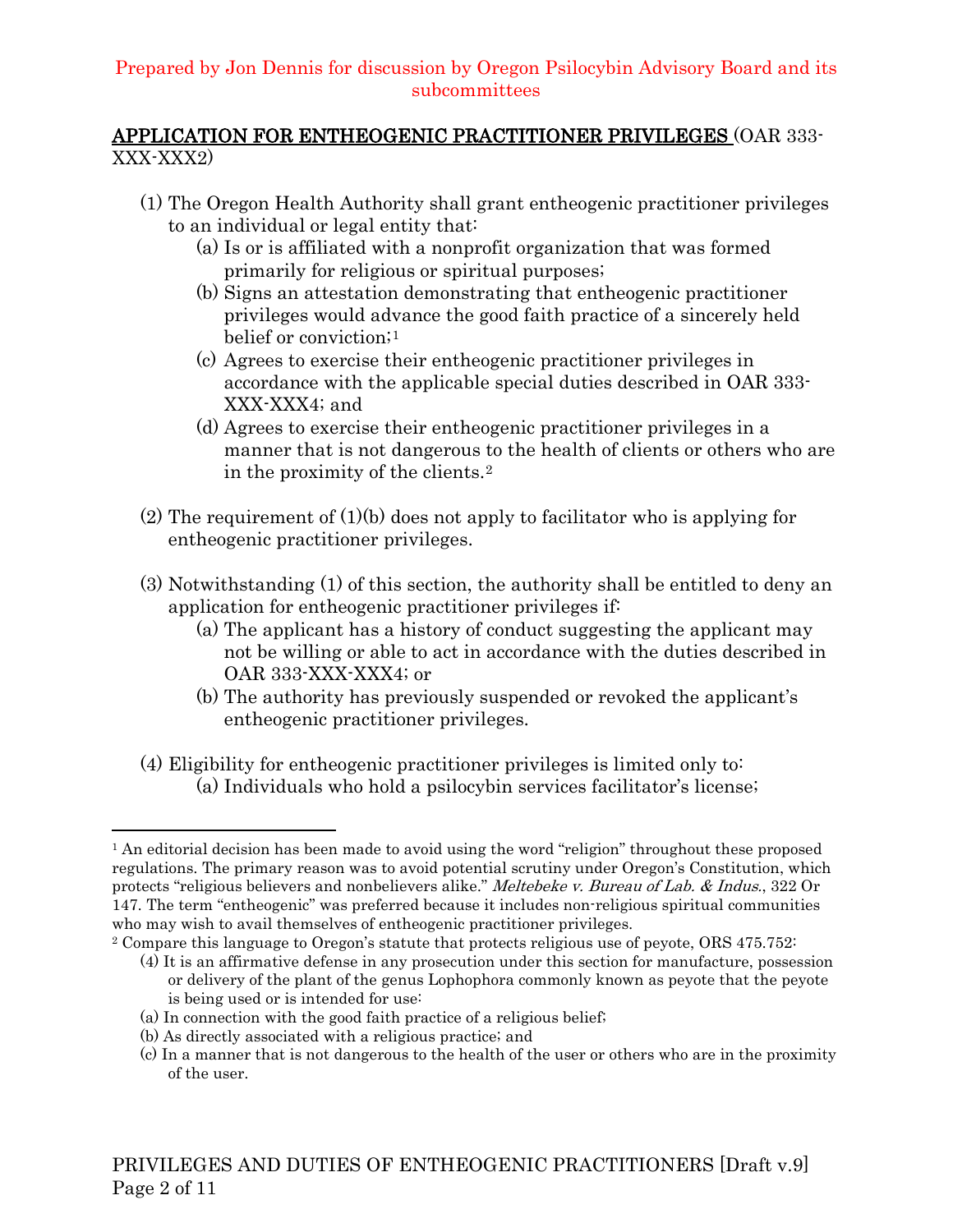- (b) Nonprofit organizations who hold one or more psilocybin service center operator's license; and
- (c) Nonprofit organizations who hold a psilocybin manufacturer's license.

Statutory Authority: Ballot Measure 109 (2020), Section 8(2)(c) Statutes Implemented: Section 8(2)(c), \_\_\_\_

### CLIENTS SEEKING PSILOCYBIN SERVICES OR PRODUCTS INVOLVING ENTHEOGENIC PRACTITIONER PRIVILEGES (OAR 333-XXX-XXX3)

In order for a client to receive psilocybin services or products that utilize entheogenic practitioner privileges, the client must:

- (1) Complete a Confidential Information Form and screening procedures and protocols in accordance with established best practices, provided that such intake and screening does not ask a client to disclose particular details of their trauma history ;
- (2) Provide informed consent to accept the particular risks associated with the particular entheogenic practitioner privileges being asserted, including if applicable the utilization of peer support assistance, consuming psilocybin products that were produced by an entheogenic manufacturer, and the supervision by a facilitator who is participating or is stationed outside of the ceremonial space;
- (3) Either:
	- (a) Be formally affiliated with an entheogenic service center; or
	- (b) Sign an attestation demonstrating a good faith intention to practice or explore their religion or spirituality;<sup>[3](#page-2-0)</sup>
- (4) Agree to conduct themselves in a manner that is not dangerous to the health of the client or others who are in the proximity of the client;<sup>[4](#page-2-1)</sup>
- (5) Receive information about the available procedures for filing a complaint with both the entheogenic service center and the Oregon Health Authority; and
- (6) Participate in or donate to a reciprocal exchange program.

Statutory Authority: Ballot Measure 109 (2020), Section 8(2)(c) Statutes Implemented: Section  $8(2)(c)$ , \_\_\_\_\_

# SPECIAL DUTIES OF ENTHEOGENIC PRACTITIONERS (OAR 333-XXX-XXX4)

(1) The duties of an entheogenic practitioner include:

<span id="page-2-0"></span><sup>&</sup>lt;sup>3</sup> Compare with ORS  $475.752(4)(a)$ .

<span id="page-2-1"></span> $4$  This language is borrowed from ORS  $475.752(4)(c)$ .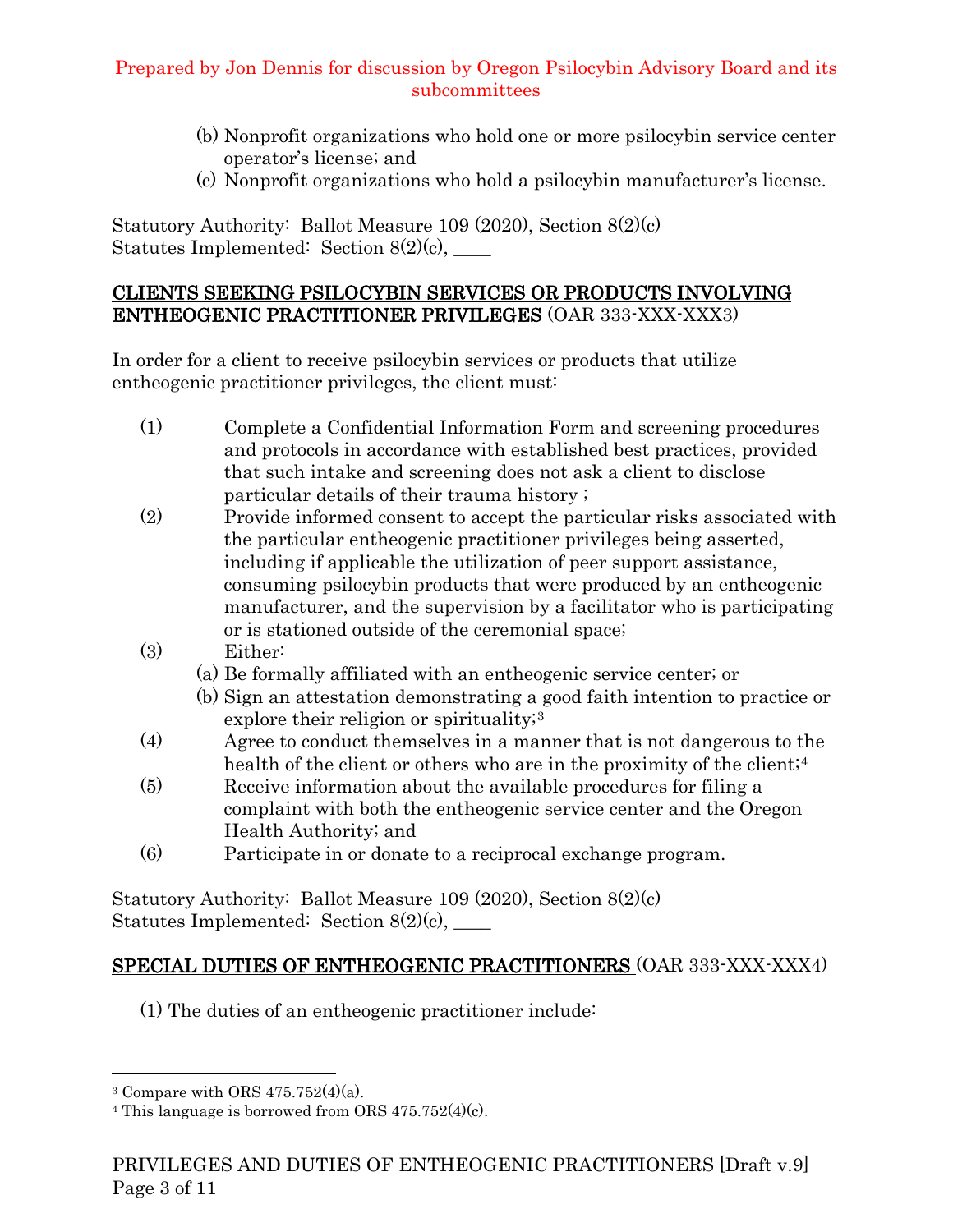- (a) For an entheogenic facilitator:
	- (A)To remain alert and attentive to client needs when participating in a ceremony;
	- $(B)$ [deleted]
	- (C)To not consume psilocybin products during a ceremony in which the facilitator participates;
	- (D)To remain alert and attentive to client needs when supervising a ceremony from outside the ceremonial space, and to maintain aural, visual, or other methods of being alerted when assistance is needed;
	- (E)To intervene in a ceremony to the extent necessary to enhance, preserve, or restore client safety;
	- (F) To have candid conversations during a preparation session about the possible risks associated with consuming high doses of psilocybin, if the client intends to consume a high dose;
	- (G)To provide clients with written information on how to submit complaints to both the entheogenic service center and to OHA;
	- (H)To conduct themselves and to supervise entheogenic administration sessions in a manner that is not dangerous to the health of the client or others who are in the proximity of the client;[5](#page-3-0)
	- (I) To fulfill all other duties ordinarily required of a psilocybin services facilitator except as provided in OAR 333-XXX-XXX5.
- (b) For an entheogenic manufacturer:
	- (A)To provide safe psilocybin products;
	- (B)To store psilocybin products in a reasonable manner;
	- (C)To prevent the diversion of psilocybin products to anywhere other than entheogenic service centers or accredited testing laboratories;
	- (D)To provide the purchaser of its psilocybin products with a written explanation of the information required on standard product labels in accordance with OAR \_\_\_\_\_\_\_\_\_\_, to the extent such information is known by the entheogenic manufacturer;
	- (E)To keep the premises of the entheogenic manufacturer sanitary and free from nuisances as defined by state and local law;
	- (F) To conduct manufacturing and all other activities in a manner that is not dangerous to the health of clients or people who are on or in the proximity of the entheogenic manufacturer premises;[6](#page-3-1)
	- (G)The duty to preserve records of manufacturing activities and sales, and provide those to OHA in accordance with OAR \_\_\_\_\_;

<span id="page-3-0"></span> $5$  Again, this is borrowed from ORS  $475.752(4)(c)$ .

<span id="page-3-1"></span> $6$  This is borrowed from ORS 475.752(4)(c).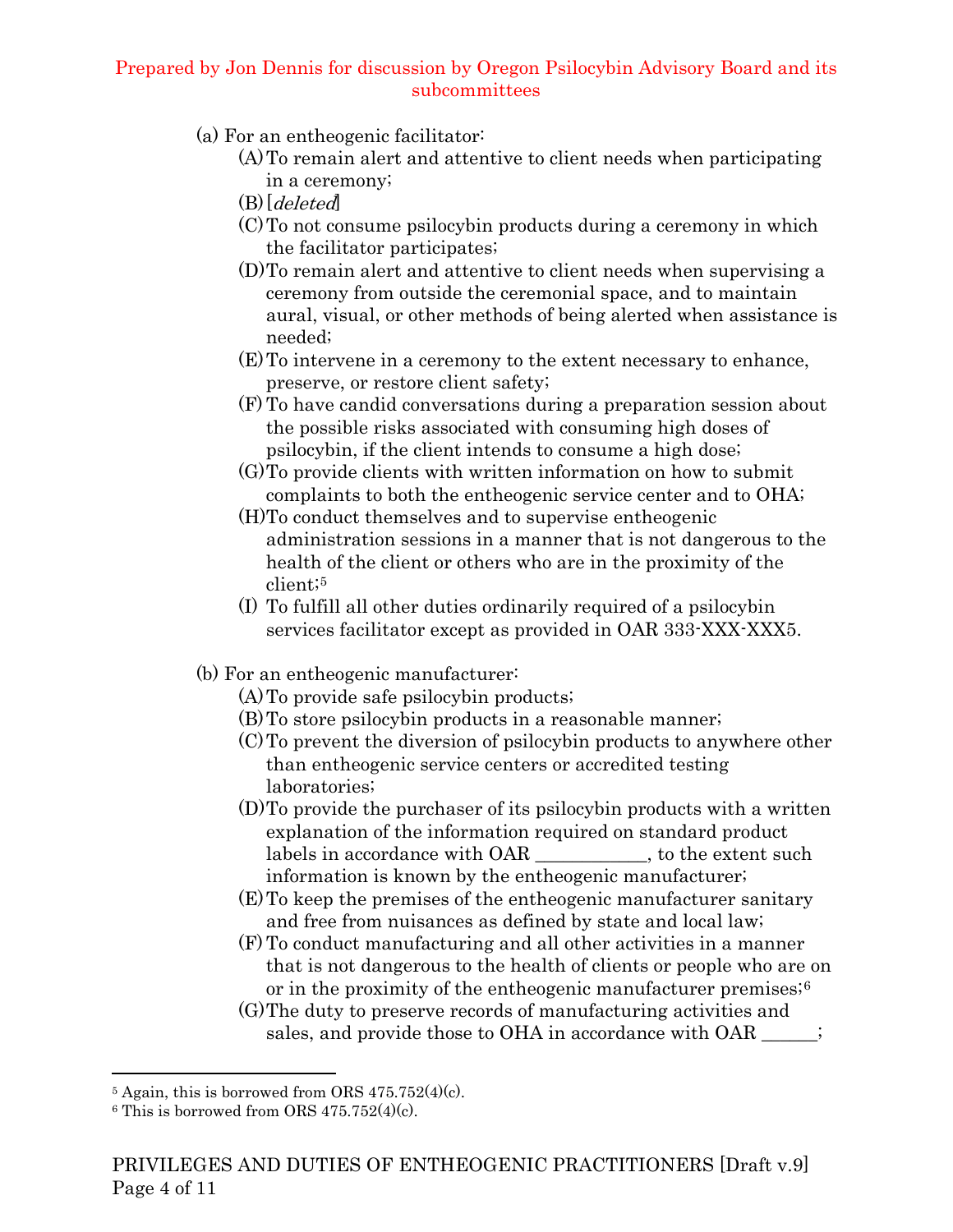- (H)To participate in or donate to a reciprocal exchange program; and
- (I) To provide to OHA an annual report describing the entheogenic manufacturer's participation in or donations to a reciprocal exchange program.
- (c) For an entheogenic service center operator:
	- (A)To take reasonable steps to ensure that the activities occurring at the entheogenic service center, including ceremonies, are conducted in a manner that is not dangerous to the health of clients or people who are on or in the proximity of the entheogenic service center;<sup>[7](#page-4-0)</sup>
	- (B)To develop and implement policies and procedures for addressing complaints, and to disclose these policies and procedures upon request;
	- (C)To exercise reasonable judgment in the provision of entheogenic facilitation and peer support assistance.
	- (D)To be reasonably involved with the activities of the entheogenic service center;
	- (E)To provide the purchaser of psilocybin products manufactured by an entheogenic manufacturer with a written explanation of the information required on standard product labels in accordance with OAR  $\qquad \qquad ;$
	- (F) To provide written notice to all facilitators who provide psilocybin services in affiliation with the entheogenic service center that the service center has been granted entheogenic practitioner privileges;
	- (G)To provide periodic reports, no less than once each year, describing the entheogenic service center's participation in or donations to a reciprocal exchange program;
	- (H)To collect information and submit periodic reports, no less than once each year, describing clients' participation in or donations to a reciprocal exchange program, to the extent that the entheogenic service center is involved with such participation or donations;
	- (I) To complete and submit to OHA an incident report upon the occurrence of any of the criteria described in OAR Such report shall include:
		- a. The date and time and a description of the incident;
		- b. The names of any clients who were leading ceremony;
		- c. The names of any clients who were providing peer support assistance in the ceremony;

<span id="page-4-0"></span><sup>7</sup> See ORS 475.752(4)(c).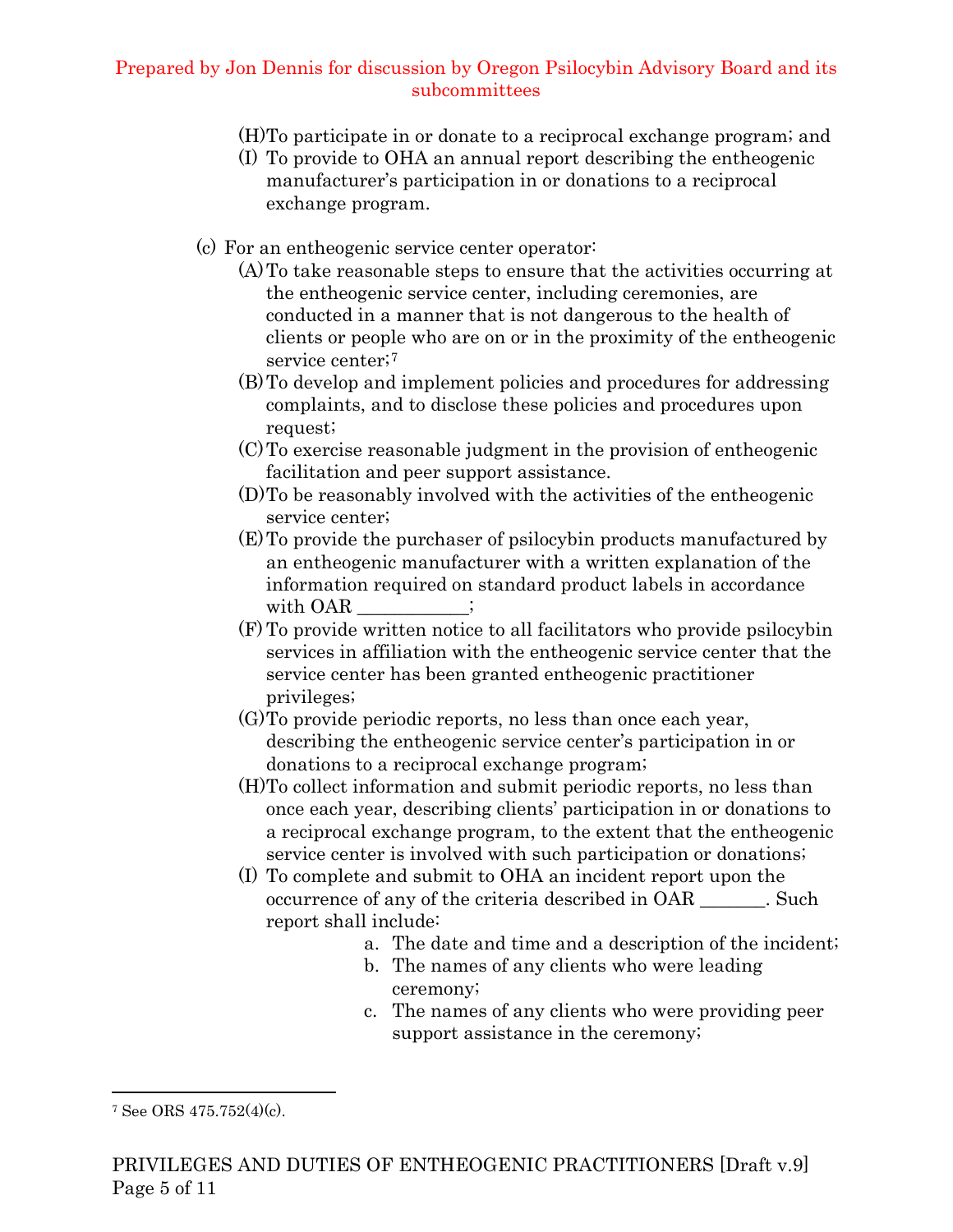- d. The names of the facilitators who were supervising the ceremony; and
- (J) To fulfill all other duties ordinarily required of a psilocybin services center except as provided in OAR 333-XXX-XXX5.
- (2) In addition to the duties described in subsection (1) of this section, entheogenic manufacturers and entheogenic service centers who operate with co-located licensing in a non-segregated manner are subject to the following duties:
	- (a) To keep all public portions of the premises clean, safe, and sanitary;
	- (b) To provide only psilocybin products that are safe and sanitary;
	- (c) To prevent diversion of psilocybin products into the black market;
	- (d) To maintain records of all psilocybin products that are manufactured and sold.
- (3) The system described in subsections  $(1)(c)(B)$  of this section may include restorative justice models of conflict resolution, provided that the entheogenic service center makes clear to any complainant or other participant in that system that their participation is voluntary.
- (4) The special duties in this section apply:
	- (a) With respect to entheogenic facilitators, any time the facilitator is providing psilocybin services in affiliation with a psilocybin service center that has entheogenic practitioner privileges; and
	- (b) With respect to an entheogenic service center operator or entheogenic manufacturers, at all times.
- (5) If a psilocybin service center operator is granted entheogenic practitioner privileges at a particular service center and has a financial interest in or affiliation with a psilocybin service center that does not have entheogenic practitioner privileges:
	- (a) The duties described in this section do not apply to service centers that do not have entheogenic practitioner privileges; and
	- (b) The service center operator must take reasonable steps to ensure clients and potential clients are not confused about whether a service center has entheogenic practitioner privileges.

Statutory Authority: Ballot Measure 109 (2020), Section 8(2)(c) Statutes Implemented: Section  $8(2)(c)$ ,

## PRIVILEGES OF ENTHEOGENIC PRACTITIONERS (OAR 333-XXX-XXX5)

Entheogenic practitioners may enjoy the following privileges: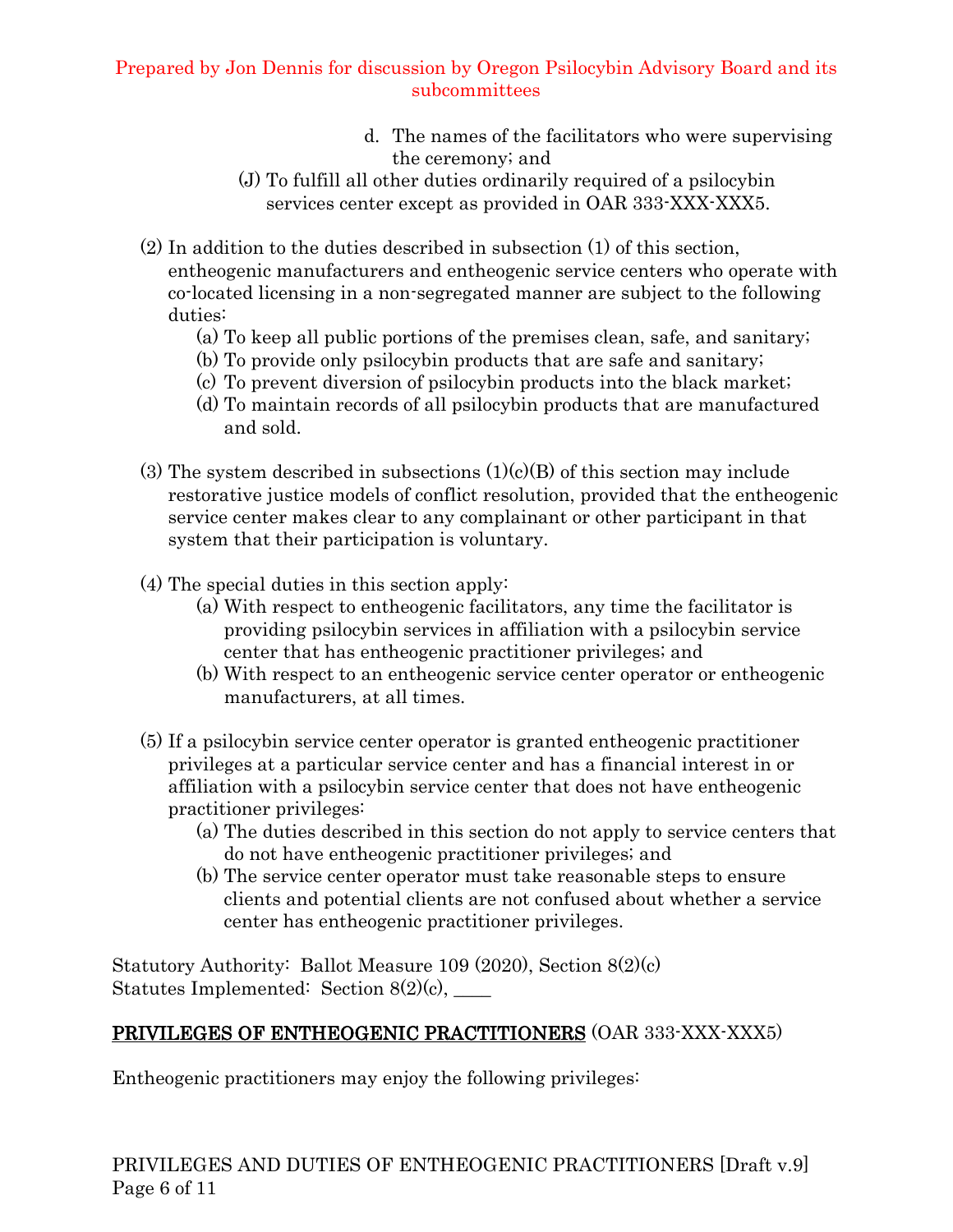- (1) For facilitators:
	- (a) To supervise outdoor group ceremonies;
	- (b) To supervise ceremonies in which clients freely engage in spiritual or religious rituals or exercises, provided they are safe;
	- (c) To supervise ceremonies that are led by one or more clients who have consumed psilocybin products;
	- (d) To supervise ceremonies that meet their facilitator requirements through the application of OAR 333-XXX-XXX6;
	- (e) To supervise or assist in the sale and consumption of psilocybin products produced by an entheogenic manufacturer;
	- (f) To supervise or assist in the sale of psilocybin products on a flat-fee basis;
	- (g) To not be restricted to any particular limit in the amount of psilocybin that a client may use in an individual ceremony;
	- (h) To facilitate any number of administration sessions for a client after completing one preparation session;
	- (i) To facilitate any number of psilocybin administration sessions for a client who has submitted one completed Client Information Form within the last 12 months;
	- (j) To not be limited in the number of preparation or integration sessions to a client who takes psilocybin pursuant to OAR 333-XXX-XXX3(3);
	- (k) To actively participate in ceremonies in which the entheogenic facilitator is providing psilocybin services, provided that the entheogenic facilitator does not consume psilocybin products during the ceremony; and
	- (l) To supervise ceremonies from outside the ceremonial space, except to the extent required by OAR 333-XXX-XXX4 $(1)(a)(E)$ .

(2) For manufacturers:

- (a) To store, handle, and discard psilocybin products in a manner in accordance with one's beliefs or convictions, provide that such storage, handling, and discarding are safe;
- (b) To be located at or near a ceremonial space of a service center;[8](#page-6-0)
- (c) To not be restricted in the species of psilocybin-containing mushrooms that may be cultivated;
- (d) To not be restricted in the growing techniques or growing substrates that may be used;
- (e) To offer fresh mushrooms for retail sale;
- (f) To provide psilocybin products to clients free of charge, provided that such giving does not violate M109 Section 114(6)(a);
- (g) To sell or give products on a flat-fee basis; and

<span id="page-6-0"></span><sup>8</sup> This means allowing "non-segregated" co-located licensing of manufacturing and service centers.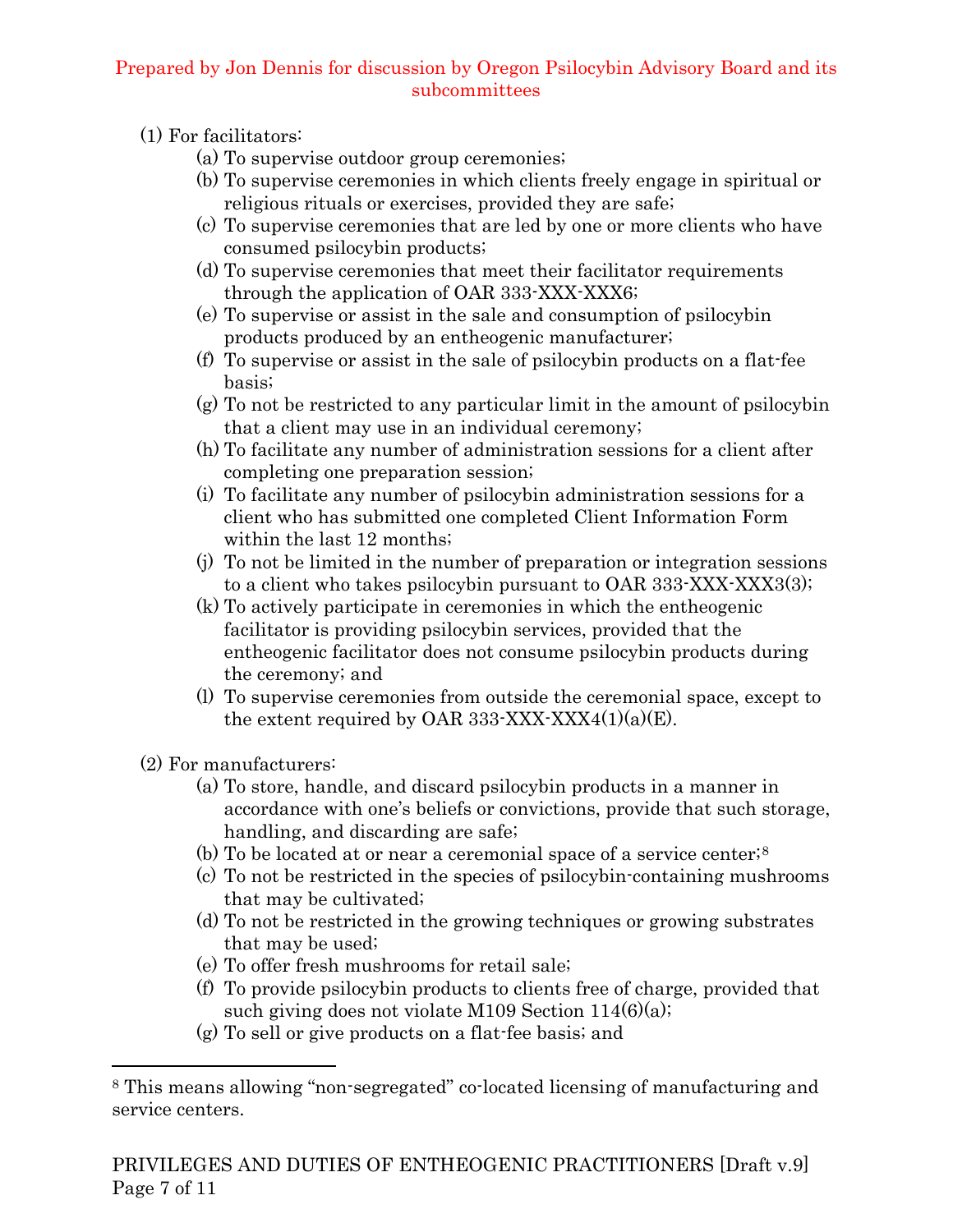- (h) To not have its psilocybin products tested except upon written request by the Authority or upon its own initiative.
- (3) For service centers:
	- (a) To host outdoor group ceremonies;
	- (b) To host ceremonies in which clients freely engage in spiritual or religious rituals or exercises, provided they are safe;
	- (c) To host ceremonies that are led by one or more clients who have consumed psilocybin products;
	- (d) To host ceremonies in which entheogenic facilitators supervise the ceremony from outside the ceremonial space, except to the extent required by OAR 333-XXX-XXX4 $(1)(a)(E)$ ;
	- (e) To host ceremonies in which entheogenic facilitators participate, provided that the facilitator does not consume psilocybin products during the ceremony;
	- (f) To sell or assist in the sale of any amount of psilocybin to a client for use in a particular psilocybin administration session;
	- (g) To host ceremonies that meet their facilitator requirements through the application of OAR 333-XXX-XXX6;
	- (h) To host any number of psilocybin administration sessions for a client who has completed one preparation session;
	- (i) To host psilocybin administration sessions for clients who have submitted only one completed Client Information Form within the prior 12 months;
	- (j) To sell or assist in the sale of psilocybin products produced by an entheogenic manufacturer; and
	- (k) To sell or assist in the sale of psilocybin products on a flat-fee basis.
- (6) Facilitators who supervise a ceremony from outside the ceremonial space shall be prohibited from using visual, audio, or similar recording or livestreaming technology in supervising a ceremony.
- (7) Entheogenic practitioner privileges are conditional upon the entheogenic practitioner's reasonable and diligent performance of the duties described in this section. Failure to exercise entheogenic practitioner privileges reasonably or diligently shall be grounds for discipline as described in OAR 333-XXX-XXX9.

Statutory Authority: Ballot Measure 109 (2020), Section 8(2)(c) Statutes Implemented: Section  $8(2)(c)$ , \_\_\_\_\_

# PEER SUPPORT ASSISTANCE (OAR 333-XXX-XXX6)

(1) Before a client may provide peer support assistance: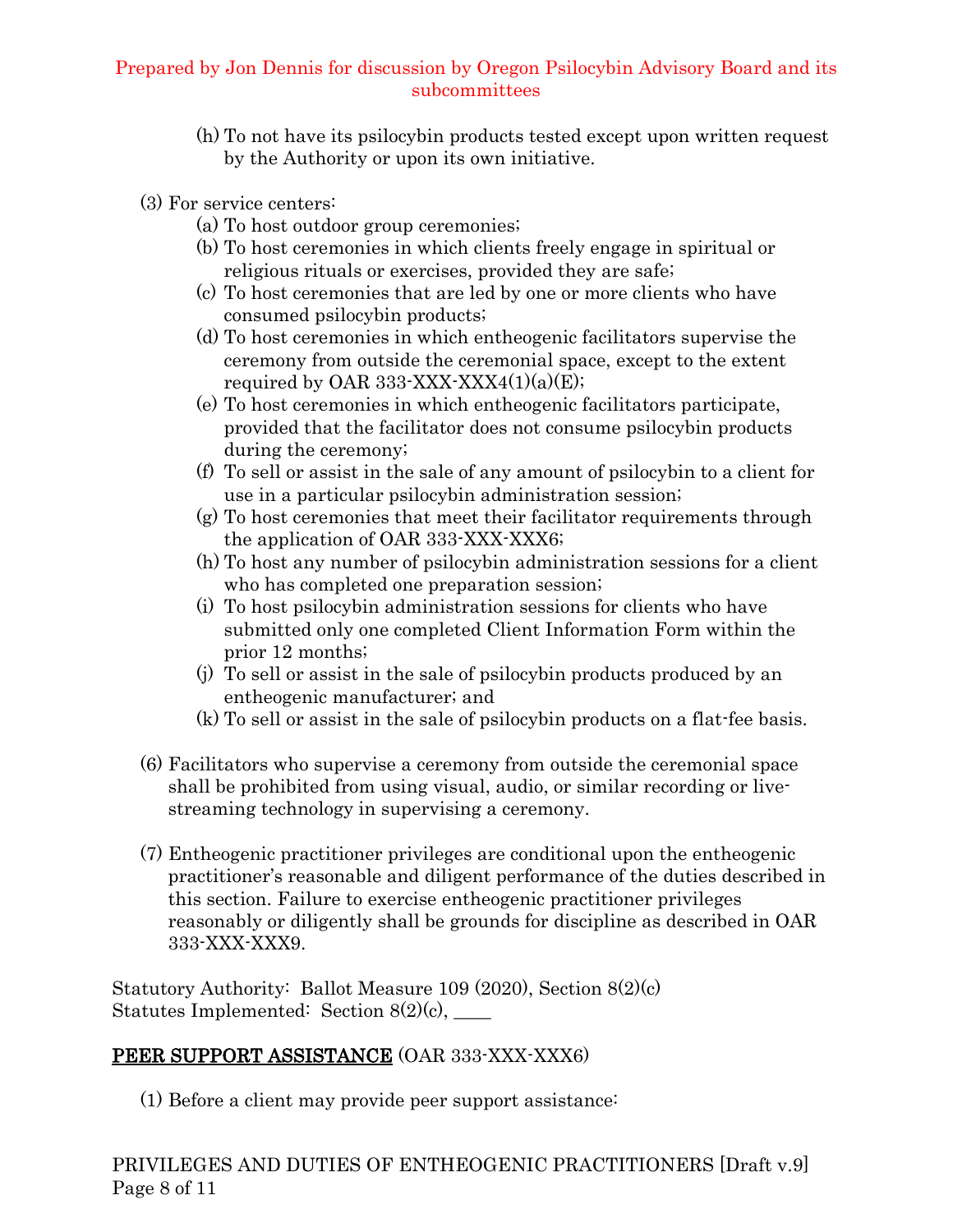- (a) The entheogenic service center must:
	- (A)Provide synchronous instruction to the client on how to provide peer-support assistance in accordance with the Facilitator's Code of Conduct, the duties described OAR 333-XXX-XXX4, and other generally-accepted best practices;
	- (B)Certify upon knowledge that the client is qualified and capable of providing such assistance; and
	- (C)Submit to OHA a copy of a document certifying that the client has completed the instructional requirements of this section and, in the entheogenic service center's judgment, is qualified and capable of providing peer-support assistance; and
- (b) The client must sign a declaration agreeing to abide by the Facilitator's Code of Conduct, the duties described OAR 333-XXX-XXX4, and the duties described in subsection (3) of this section.
- (2) Before a client begins receiving the instruction described in subsection  $(1)(a)(A)$  of this section, the client must participate in no fewer than  $[8]$ ceremonies at the entheogenic service center from which the client is to receive instruction on peer-support assistance. **Nix this subsection and trust** the entheogenic practitioners to self-regulate?]
- (3) A client who provides peer support assistance during a ceremony is obligated to fulfill the following duties:
	- (a) To provide peer-support assistance in accordance with generallyaccpeted best practices;
	- (b) In situations when the facilitators' supervision occurs from outside of the ceremonial space, to alert the facilitators when additional assistance would be helpful in enhancing, preserving, or restoring client safety or wellbeing;
	- (c) When disagreement arises with a facilitator as to the best manner of promoting client safety or wellbeing, to defer to the facilitator concerning the course of action to be taken; and
	- (d) To remain capable of performing peer-support assistance at all times during the ceremony.
- (4) A client's authority to provide peer-support assistance is limited to entheogenic service centers whose operators have certified upon knowledge that the client is qualified and capable of providing that assistance.
- (5) Entheogenic service centers and entheogenic facilitators that utilize peersupport assistance pursuant to this section shall have discretion to deviate from the generally applicable facilitator-client ratios found at OAR 333-XXX-XXXX. In exercising their discretion pursuant to this subsection, an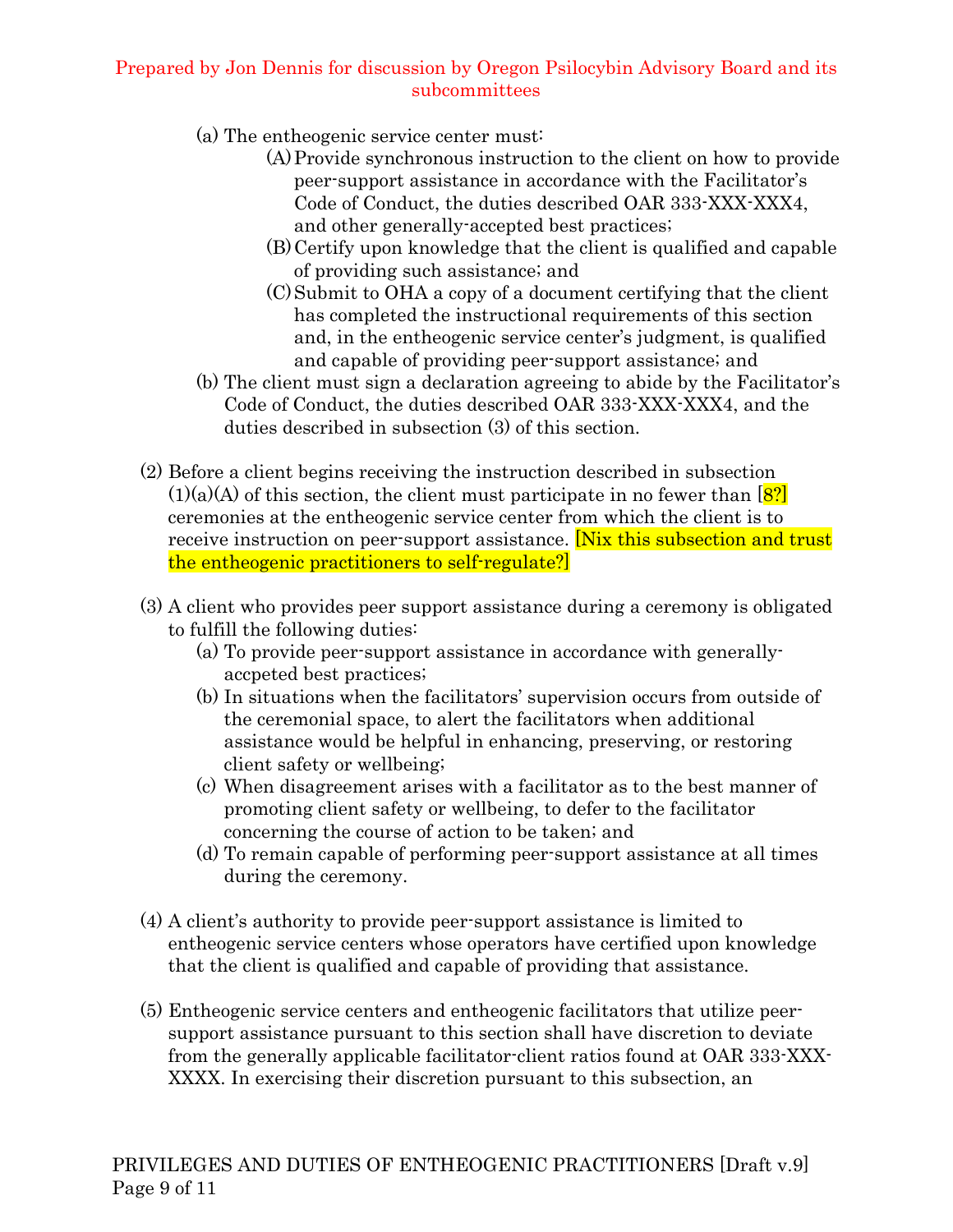entheogenic service center or entheogenic facilitators shall consider all relevant factors, including:

- (a) The operator's and facilitator's familiarity with the clients participating in a ceremony;
- (b) The types of ceremonial activities the group intends to engage in;
- (c) The group and its members' prior experience with psilocybin or other entheogenic plants or psychedelics;
- (d) The amount of cohesion or discord present in the group, if known to the operator or facilitator;
- (e) The relevant experience of the clients who are providing peer-support assistance;
- (f) The relevant experience, skill, and number of entheogenic facilitators who are providing supervision; and
- (g) Any other risk factors that the operator or facilitator knows or should know about.
- (6) Entheogenic service centers that utilize peer-support assistance shall ensure that the ratio of clients who provide peer support assistance to clients who do not provide such assistance is no less than  $1:5$  in any ceremony. **Probably nix** this subsection and trust the entheogenic practitioners to self-regulate.]
- (7) Clients who provide peer-support assistance may not receive compensation for the services. However, clients who provide peer support assistance may receive gifts of nominal monetary value. [nix?]

Statutory Authority: Ballot Measure 109 (2020), Section 8(2)(c) Statutes Implemented: Section  $8(2)(c)$ ,

### LIMITATIONS ON ENTHEOGENIC PRACTITIONER PRIVILEGES (OAR 333- XXX-XXX7)

- (1) Entheogenic practitioner privileges may be used or asserted only:
	- (a) At a psilocybin service center or manufacturing premises that has been granted entheogenic practitioner privileges; and
	- (b) In connection with the activity of a spiritual or religious organization with which the entheogenic practitioner is affiliated.
- (2) Psilocybin products produced utilizing entheogenic practitioner privileges may not be sold, transferred, or consumed to or at a service center that does not have entheogenic practitioner privileges.

Statutory Authority: Ballot Measure 109 (2020), Section 8(2)(c) Statutes Implemented: Section  $8(2)(c)$ ,